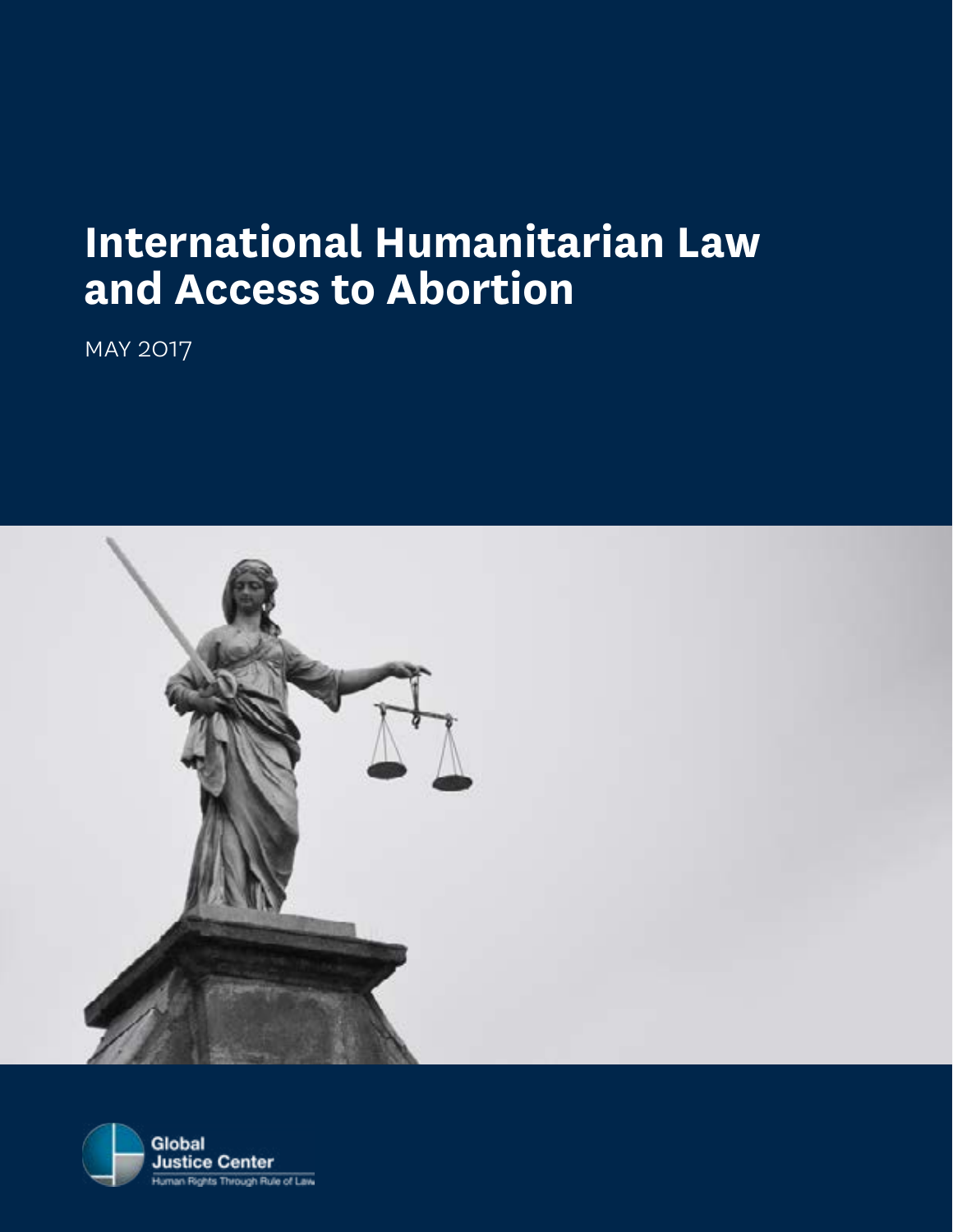# **International Humanitarian Law and Access to Abortion**

*compilation of citations*

The Global Justice Center works to achieve sustainable justice, peace and security by building a global rule of law based on gender equality and universally enforced international human rights laws.

The Global Justice Center was founded in 2005 to leverage unique opportunities for legal change: the increased saliency of international law, universal support for human rights and the growing power of global civil society, including the transnational women's movement. The Global Justice Center is composed of lawyers with broad-based expertise in international law, who are dedicated to bringing legal rights guaranteed on "paper" into "practice" and using human rights laws to forge systemic changes in how the world is governed.

Suggested Citation: Global Justice Center, *International Humanitarian Law and Access to Abortion: Compilation of Citations* (May 2017). New York, NY: Global Justice Center



**GLOBAL JUSTICE CENTER** Sexual violence in today's armed conflicts is systematically used against civilians to demoralize, destroy, terrorize, and even change the ethnic compositions of entire communities. For instance, the ongoing Syrian civil war has seen an estimated 50,000 rapes. Women there describe being drugged, blindfolded, and raped in groups. In Iraq, ISIS has systematically abducted girls and women, held them in captivity, and repeatedly subjected them sexual violence including rape and sexual slavery. In Darfur, Sudan, where sexual violence has been used as a tactic of war for over 12 years, a 2015 attack in Tabit included the mass rape of over 200 women and girls in the span of three days. Finally, in Nigeria, Boko Haram openly targets young girls for kidnappings, forced marriage, rape, sexual slavery and other forms of gender-based violence.

Global Justice Center 11 Hanover Square, 6<sup>th</sup> Floor New York, NY 10005

Today, thousands of girls and women raped and impregnated in armed conflict are routinely denied abortions with devastating consequences. A girl or woman who is a victim of war rape and is denied an abortion when she wants one often has three options: (1) undergoing an unsafe abortion; (2) carrying to term an unwanted pregnancy; or (3) committing suicide. The denial of abortion services to these victims is both illegal and inhumane.

In the context of armed conflict, the rights of war victims are protected under international humanitarian law. Specifically, victims of war rape are part of a special class of people called "wounded and sick in armed conflict." This status means they are entitled to comprehensive and non-discriminatory medical care provided solely on the basis of their condition. Failing to provide – or denying – a medical service needed only by one gender (i.e. abortion) violates these absolute rights.

Abortion as protected medical care under international humanitarian law has increasingly been recognized by states, international policy makers, and legal experts on international humanitarian law. This document complies language and citations of laws, policies, authoritative declarations of public officials, and legal treatises, that affirm abortion as protected medical care for girls and women raped in war under IHL.



212-725-6530 info@globaljusticecenter.net www.globaljusticecenter.net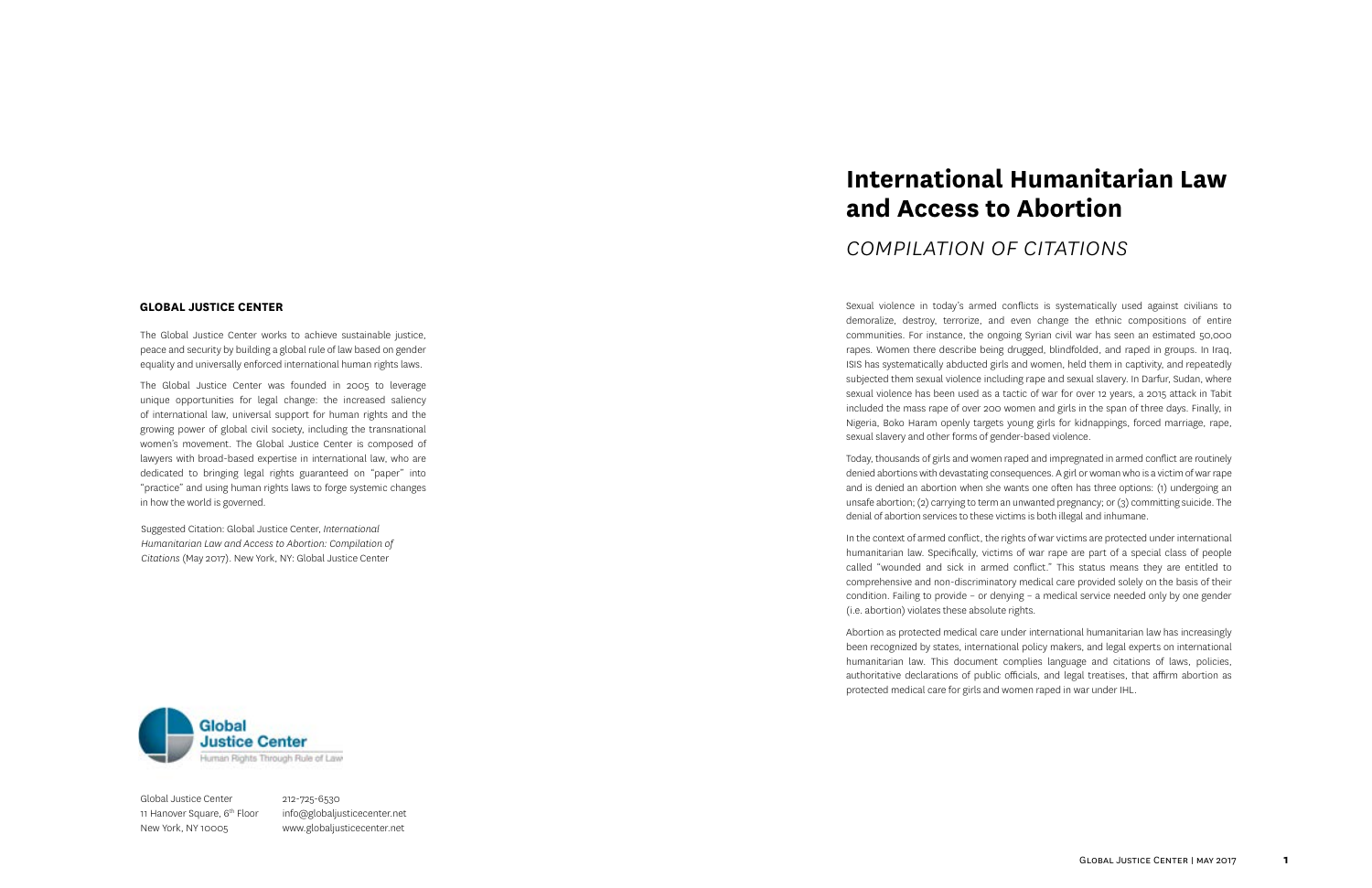### **The 1949 Geneva Convention: A Commentary, ed. Andrew Clapham, Paola Gaeta and Marco Sassòli, Oxford University Press (October 2015).**

#### Gabor Rona and Robert McGuire, *The Principle of Non-Discrimination*

"A related, more isolated, and novel line of argument concerns claims made by advocacy groups as to the potentially discriminatory implementation of humanitarian aid delivery by the United States (US). As a matter of fact, humanitarian aid delivered by the US is subject to a 'no abortion clause', which requires that this aid will not be used for abortion services. Critics argue that this policy discriminatorily limits access to comprehensive medical care for women victims of sexual violence in armed conflicts. In 2010, the UN Human Rights Council Working Group on the Universal Periodic Review suggested that the US '[remove] blanket abortion restrictions on humanitarian aid covering medical care given women and girls who are raped and impregnated in situations of armed conflict'. The suggestion was offered by Norway, citing to a non-governmental organization report asserting that access to abortion is part of the medical treatment for rape and that the US restriction violates Common Article 3. The US responded that such action would be impermissible under domestic law; the US did not advance an international law argument. More recently, Louise Doswald-Beck also urged the President of the United States to life these abortion restrictions, emphasizing that this policy contravenes the prohibition of adverse distinction found in Common Article 3 of the Geneva Conventions.

The United Kingdom also recently clarified its position on the issue of non-discrimination in humanitarian aid distribution, stating that abortion services may be required by Common Article 3, if they are deemed medically necessary. The spokesperson stated that such obligations under Common Article 3 must be fulfilled despite conflicts with domestic law."

#### Annyssa Bellal, *The Wounded and Sick*

"The UK has recognized that its policy would permit the provision of abortion services in line with international humanitarian law:

It is the UK's view that in situations of armed conflict or occupation where denial of abortion threatens the woman's or girl's life or causes unbearable suffering, international humanitarian law principles may justify offering a safe abortion rather than perpetuating what amounts to inhumane treatment in the form of an act of cruel treatment or torture.

This policy was first announced in the January 9, 2013 House of Lords debate led by Lord Lester. During that debate Baroness Northover, representing the Government, underlined that:

As the [UK military] manual notes, and as my noble friend Lord Lester pointed out, where there is a direct conflict between national law and the fundamental obligation on parties to a conflict under Common Article 3 of the Geneva Conventions, the obligation is to comply with Common Article 3…The denial of abortion in a situation that is life threatening or causing unbearable suffering to a victim of armed conflict may therefore contravene

Common Article 3. Therefore, an abortion may be offered despite being in breach of national law by parties to the conflict or humanitarian organisations providing medical care and assistance.

On 18 October 2013, the UN Security Council adopted Resolution 2122 (2013) which recognized 'the importance of Member States and United Nations entities seeking to ensure humanitarian aid and funding includes provision for the full range of medical, legal, psychosocial and livelihood services to women affected by armed conflict and post-conflict situations, and noting the need for access to the full range of sexual and reproductive health services, including regarding pregnancies resulting from rape, without discrimination'. Subsequently, the EU, aligned with the United Kingdom, France and the Netherlands, recognized the right to abortion for victims of rape in armed conflicts under international humanitarian law.

It is not possible, within the framework of this chapter, to comment further on this issue. Let us simply note that rape victims can be qualified as 'wounded and sick' within the meaning of the Geneva Conventions."

## **The War Report: Armed Conflict in 2014, ed. Annyssa Bellas, Oxford University Press (December 2015).**

#### Alice Priddy, *Tacking Impunity for Sexual Violence*

"For a woman or girl who has been raped the ability to freely access medical services, including emergency contraception and termination is vital. Yet in States where conflictrelated sexual violence is more prevalent women and girls are still being denied access to safe and legal termination services. The risks associated with pregnancy are real for all women: maternal mortality is so grave a problem that everyday 800 women die as a result of complications in pregnancy and childbirth. The risks will be even greater in States where health care services are not available and for young girls whose underdeveloped bodies struggle to cope with pregnancy-aside from the internal injuries sustained during rape. I would argue that any policy that denies access to emergency contraception and termination services, thereby failing to take into account the often inevitable consequences of the rape of females, it is prohibited under international law as equates to discrimination on the grounds of gender, and amounts to cruel, inhuman, or degrading treatment where this forces a female to either undergo a dangerous illegal termination or carry an unwanted pregnancy. As asserted by Louise Doswald-Beck, women raped in armed conflict are also entitled to treatment under international humanitarian law as 'wounded and sick' and '[e]xclusion of one medical service, abortion, from the comprehensive medical services provided to the "wounded and sick" in armed conflict, where such service is only needed by one gender, is not only a violation of their [females] right to medical care, but also a violation of the prohibition on "adverse distinction" found in common Article 3, the Additional Protocols to the Geneva Conventions, and customary international law."

## **BOOKS**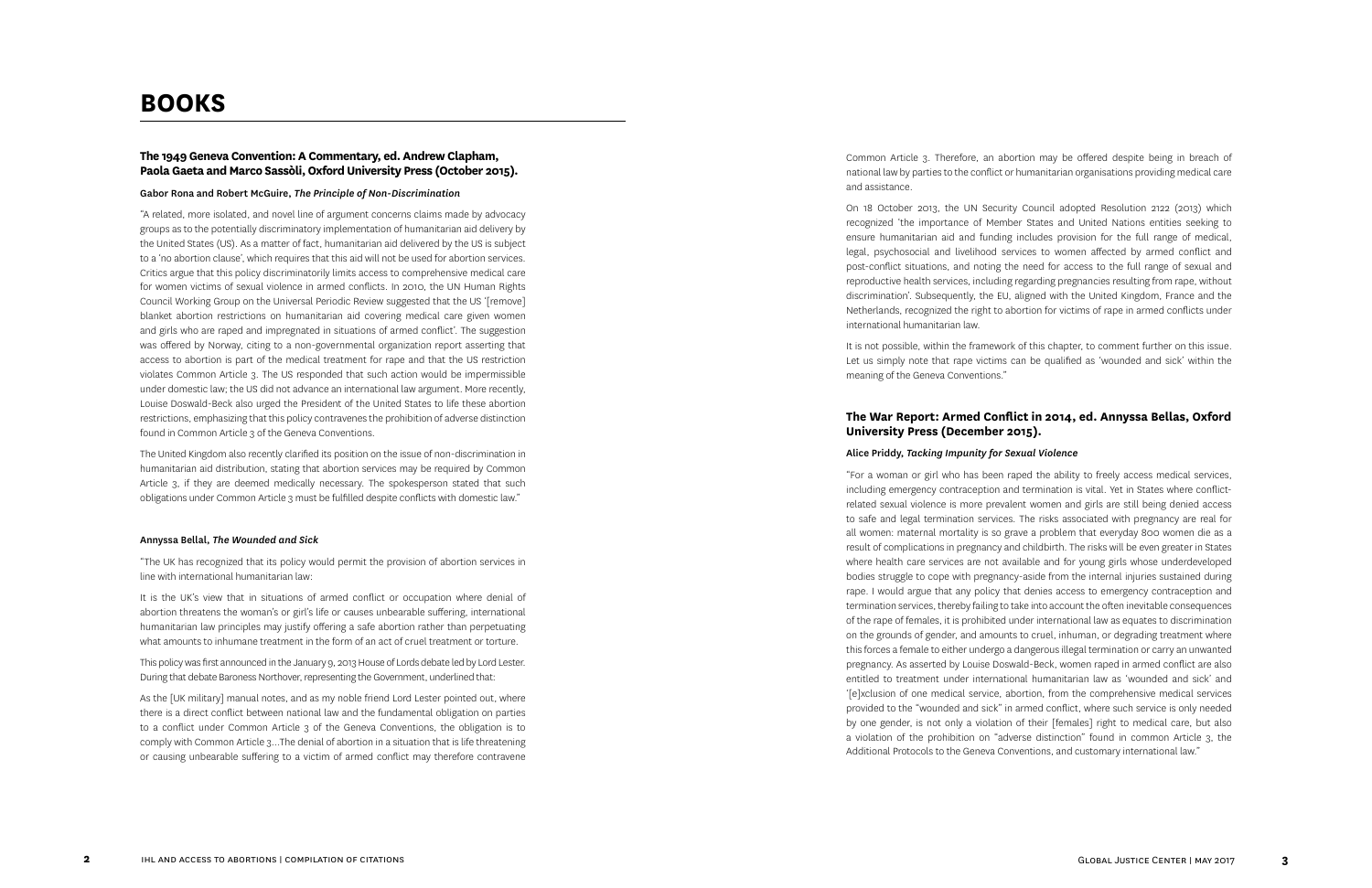#### **United Kingdom**

#### Department for International Development, Safe and unsafe abortion, June 2014

"The UN Security Council Resolution 2122 notes the need for access to comprehensive sexual and reproductive health services for women affected by armed conflict and post conflict situations. It is the UK's view that in situations of armed conflict or occupation where denial of abortion threatens the woman's or girl's life or causes unbearable suffering, international humanitarian law principles may justify offering a safe abortion rather than perpetuating what amounts to inhumane treatment in the form of an act of cruel treatment or torture. Clearly this will depend on the woman's choice, her condition and the safety and security of the humanitarian staff, as well as other contextual factors."

#### **Netherlands**

#### Written answers to parliamentary questions, March 2013

"[I]t is a humanitarian law duty to provide medical care, including abortion for victims of rape, if and when there is a medical necessity regardless of national law . . . It is our [government's] opinion that raped women and girls in war zones have the right to any and all necessary medical care of great quality, this includes safe abortion."

#### **France**

#### Statement of Ambassador Araud at the United Nations Security Council, 25 April 2014

"The refusal to provide abortion services [to victims of war rape] represents a violation of one of the principles of international humanitarian law, which covers non-discrimination with respect to the provision of medical services to victims. Such discrimination, which adds a terrible injustice to women who have been the victims of sexual violence, must be brought to an end."

### Policy Position of the European Commission, September 2015

"In cases where a pregnancy threatens a woman's or a girl's life or causes unbearable suffering, international humanitarian law and/or international human rights law may justify offering a safe abortion rather than perpetuating what amounts to inhumane treatment. Women and girls who are pregnant as a result of rape should first receive appropriate and comprehensive information and be provided access to the full range of sexual and reproductive health services. Naturally, these will depend on the woman's wishes, on her condition, on the security of the humanitarian workers, as well as on other context related factors."

## **List of texts adopted by the European Parliament**

on the subject of access to full medical care, including abortion, for female war rape victims in humanitarian contexts.

#### European Parliament recommendation of 14 February 2017

*on priorities for the 61th session of the UN Commission on the Status of Women, 2017/2001(INI)*

"Strongly condemn the 'global gag' rule, which prohibits international organisations from receiving US family planning funding if they provide, counsel for, refer to or lobby for abortion services; consider this rule as a direct attack on and a setback for gains made for women's and girls' rights; call, as a matter of urgency, on the EU and its Member States to counter the impact of the gag rule by significantly increasing sexual and reproductive health and rights funding and launching an international fund to finance access to birth control and safe and legal abortion, using both national as well as EU development funding, in order to fill the financing gap left after the Trump administration's moves to cease funding all overseas aid organisations that provide sexual and reproductive health and rights services;"

#### ACP-EU Joint Parliamentary Assembly Resolution 15 June 2017

*on rape and violence against women and children in armed conflicts* 

"[…] whereas international humanitarian law requires that abortion be treated as necessary medical care for girls and women impregnated by rape in war, which means that war rape victims have a right of access to abortion as part of necessary medical care…whereas international humanitarian law, including the Geneva Conventions and the additional protocols thereto, applies in times of conflict and supersedes national or local law."

"[…]Calls on all states to adopt and enforce legislative, administrative and social measures aimed at preventing rape and violence against women and children in conflict and postconflict situations, and to ensure that the victims receive rehabilitation, adequate support and healthcare and psychological assistance services, including sexual and reproductive healthcare…Calls on all states and international actors taking part in conflict and

## **COUNTRY POLICIES EUROPEAN UNION**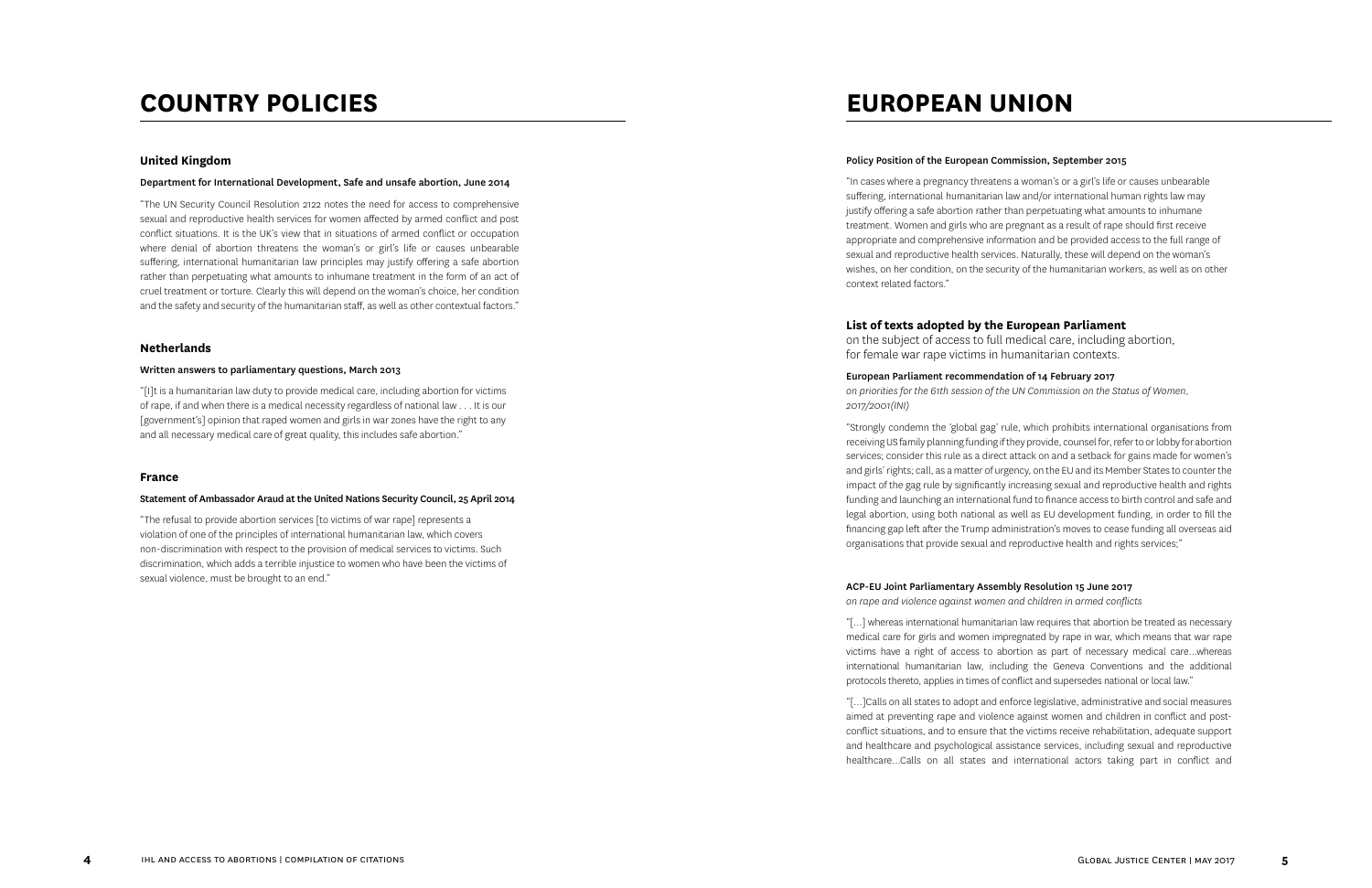humanitarian aid, including the European Commission to commit to ensuring that women and girls are safe from the start of every emergency or crisis by addressing the risk of sexual and gender-based violence, by raising awareness, by taking steps to prosecute the perpetrators of such violence, and by ensuring that women and girls have access to the full range of sexual and reproductive health services, including safe abortions, in humanitarian crises, rather than perpetuating what amounts to inhumane treatment, as provided for in the Geneva Conventions and the Additional Protocols thereto. "

#### **European Parliament resolution of 28 April 2016**

*on attacks on hospitals and schools as violations of international humanitarian law (2016/2662(RSP))*

"[…] calls for a global commitment to ensuring that women and girls are safe from the start of every emergency or crisis by addressing the risk of sexual and gender-based violence, by raising awareness, by taking steps to prosecute the perpetrators of such violence, and by ensuring that women and girls have access to the full range of sexual and reproductive health services, including safe abortions, in humanitarian crises, rather than perpetuating what amounts to inhumane treatment, as required by international humanitarian law and as foreseen in the Geneva Conventions and their Additional Protocols;"

#### **European Parliament resolution of 17 December 2015**

*on the Annual Report on Human Rights and Democracy in the World 2014 and the European Union's policy on the matter (2015/2229(INI))*

"[…] stresses the need for women, girls and children abused in conflicts to have access to health and psychological care, in line with international law; takes note in this context of the VP/HR letter regarding humanitarian aid policy, in particular preventing sexual violence and providing women with appropriate support and access to health and psychological care in case of rape in conflict situations;"

#### **European Parliament resolution of 16 December 2015**

*on preparing for the World Humanitarian Summit: Challenges and opportunities for humanitarian assistance (2015/2051(INI))*

"Urges that the provision of humanitarian aid follows international humanitarian law, and that EU humanitarian aid not be subject to restrictions imposed by other partner donors; expresses its concerns over, and condemns, the continued use of rape and other forms of sexual and gender-based violence against women and girls as a war weapon in humanitarian emergencies; emphasises that this violence, along with its physical and psychological consequences, needs to be addressed; calls for a global commitment to ensure that women and girls are safe from the start of every emergency or crisis by addressing the risk of sexual and gender-based violence, by raising awareness, by assuring the prosecution of the perpetrators of such violence, and by ensuring that women and girls have access to the full range of sexual and reproductive health services, including safe abortions, in humanitarian crises, rather than perpetuating what amounts to inhumane treatment, as required by international humanitarian law and as foreseen in the Geneva Conventions and their Additional Protocols;"

#### **European Parliament resolution of 8 October 2015**

*on the mass displacement of children in Nigeria as a result of Boko Haram attacks (2015/2876(RSP))*

"[…] appeals to the authorities in the sub-region to ensure ease of access to the full range of sexual and reproductive health services for women and girls who have been raped, in accordance with the common Article 3 of the Geneva Conventions; stresses the need to implement a universal standard for the treatment of war rape victims and to ensure the primacy of international humanitarian law in situations of armed conflict; […]"

#### **European Parliament resolution of 9 July 2015**

*on the security challenges in the Middle East and North Africa region and the prospects for political stability (2014/2229(INI))*

"Points out that war rape against women and girls has been documented, notably in Syria, Iraq, and territories controlled by Da'esh; urges that female victims of rape in the context of armed conflict be offered the full range of sexual and reproductive health services, including abortion, in EU-funded humanitarian facilities, in accordance with international humanitarian law, UN Security Council resolutions, and the common Article 3 of the Geneva Conventions, guaranteeing all necessary medical care required by the wounded and sick without any adverse distinction;"

#### **European Parliament resolution of 9 June 2015**

*on the EU Strategy for equality between women and men post 2015 (2014/2152(INI))*

"Calls on the Commission to promote the establishment of an action plan based on UN Security Council Resolutions 1325 and 1820 on women, peace and security, by the Member States; reminds the international community of the necessary safeguards for women and girls, notably protection against rape used as a weapon of war and forced prostitution; strongly condemns the continued use of sexual violence against women as a weapon of war; stresses that more needs to be done to ensure respect for international law, protection of victims, and access to medical and psychological support for women and girls abused in conflicts;

Urges that the provision of humanitarian aid by the EU and the Member States should not be subject to restrictions imposed by other partner donors regarding necessary medical treatment, including access to safe abortion for women and girls who are victims of rape in armed conflicts;"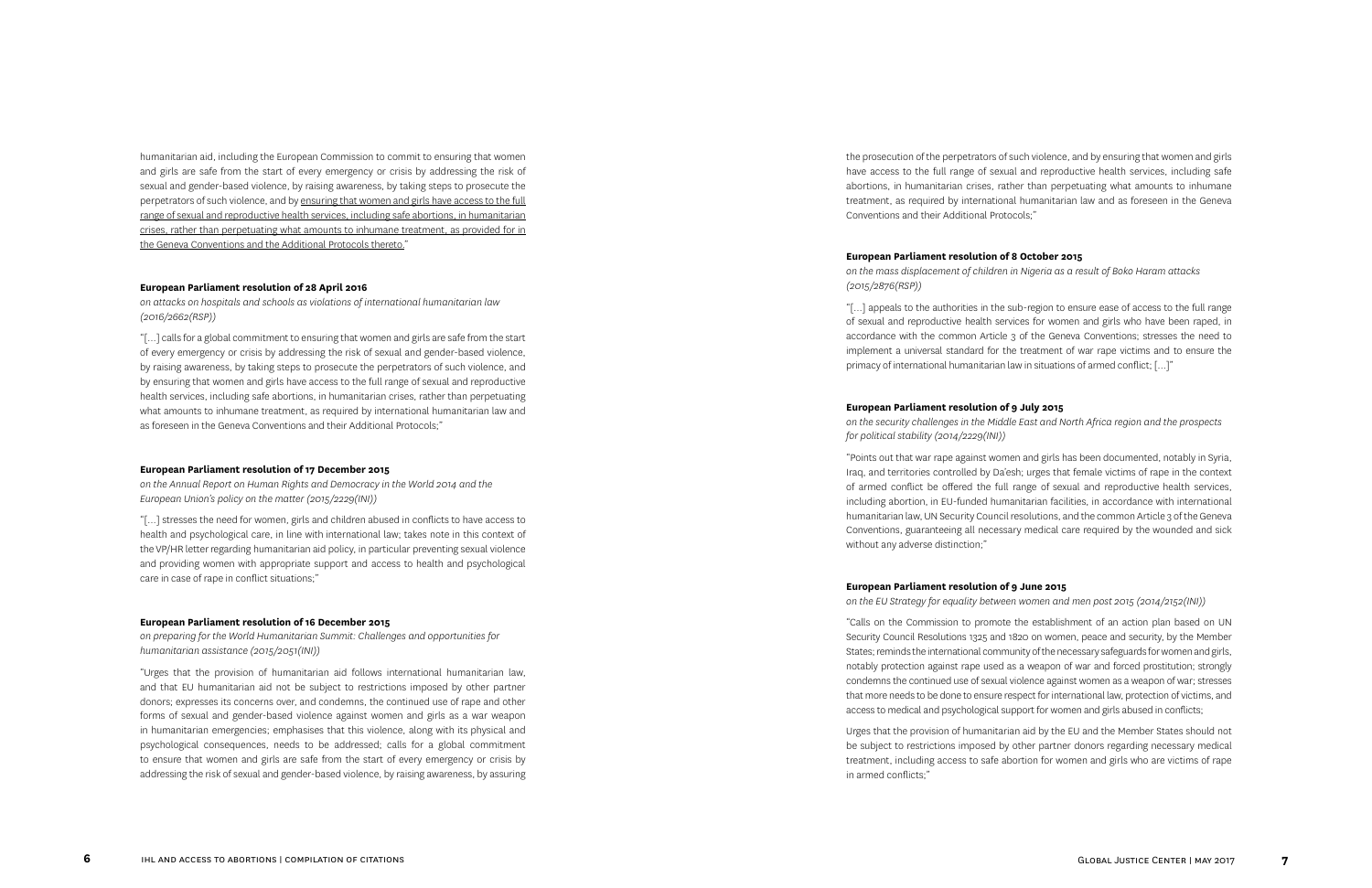#### **European Parliament resolution of 30 April 2015**

*on the situation in Nigeria (2015/2520(RSP))*

"Urges that wounded soldiers receive the appropriate treatment, and that girls and women who are victims of rape in the context of armed conflict be offered the full range of sexual and reproductive health services, in EU-funded humanitarian facilities, in accordance with common Article 3 of the Geneva Conventions, which guarantees all necessary medical care required by the condition of the wounded and sick, without making adverse distinctions;"

#### **European Parliament resolution of 30 April 2015**

*on the situation of the Yarmouk refugee camp in Syria (2015/2664(RSP))*

"Strongly condemns the abuses against children, massacres, torture, killings and sexual violence to which the Syrian population is victim; stresses the importance of taking appropriate steps to ensure the safety of innocent civilians, including women and children; acknowledges that women and girls are frequent victims of war rape in the Syrian conflict, including in regime prisons; underlines the Geneva Conventions' common Article 3 guaranteeing the wounded and sick all the necessary medical care required by their condition without adverse distinction; urges humanitarian aid providers to provide the full range of health services in EU-funded humanitarian facilities;"

#### **European Parliament resolution of 13 June 2013**

*on the Millennium Development Goals – defining the post-2015 framework (2012/2289(INI)*

"Urges that the provision of EU humanitarian aid that contributes to the attainment of the MDGs and should effectively be excluded from the restrictions on humanitarian aid imposed by the USA or other donors, in particular by ensuring access to abortion for women and girls who are victims of rape in armed conflicts;"

#### **European Parliament resolution of 13 March 2012**

*on equality between women and men in the European Union – 2011 (2011/2244(INI))*

"Reminds the Commission and the Member States of their commitment to implement UN Security Council Resolution 1325 on Women, Peace and Security, and urges the provision of EU humanitarian aid to be made effectively independent from the restrictions on humanitarian aid imposed by the USA, in particular by ensuring access to abortion for women and girls who are victims of rape in armed conflicts;"

### **Security Council Resolutions on Women, Peace and Security**

### UN Security Council Resolution 2242 (2015), U.N. Doc S/RES/2242 (13 October 2015)

"Calls upon Member States, the United Nations, and other relevant actors to ensure due consideration is given to the Women, Peace and Security agenda in the process and outcome of the World Humanitarian Summit in Istanbul, Turkey, in 2016, further recognises the importance of integrating gender considerations across humanitarian programming by seeking to ensure the provision of access to protection and the full range of medical, legal and psychosocial and livelihood services, without discrimination, and through ensuring women and women's groups can participate meaningfully and are supported to be leaders in humanitarian action, and urges the Secretary General to strengthen leadership and political will at all levels on this issue and ensure accountability to existing humanitarian frameworks related to women's empowerment and gender equality which contribute to the implementation of the Women, Peace and Security agenda;"

#### UN Security Council Resolution 2122, preamble, U.N. Doc. S/RES/2122 (18 October 2013)

"Recognizing the importance of Member States and United Nations entities seeking to ensure humanitarian aid and funding includes provision for the full range of medical, legal, psychosocial and livelihood services to women affected by armed conflict and post-conflict situations, and noting the need for access to the full range of sexual and reproductive health services, including regarding pregnancies resulting from rape, without discrimination."

#### UN Security Council Resolution 2106, ¶ 19, U.N. Doc. S/RES/2106 (24 June 2013)

"Recognizing the importance of timely assistance to survivors of sexual violence, urges United Nations entities and donors to provide non-discriminatory and comprehensive health services, including sexual and reproductive health, psychosocial, legal, and livelihood support and other services for survivors of sexual violence, […]"

## **UNITED NATIONS**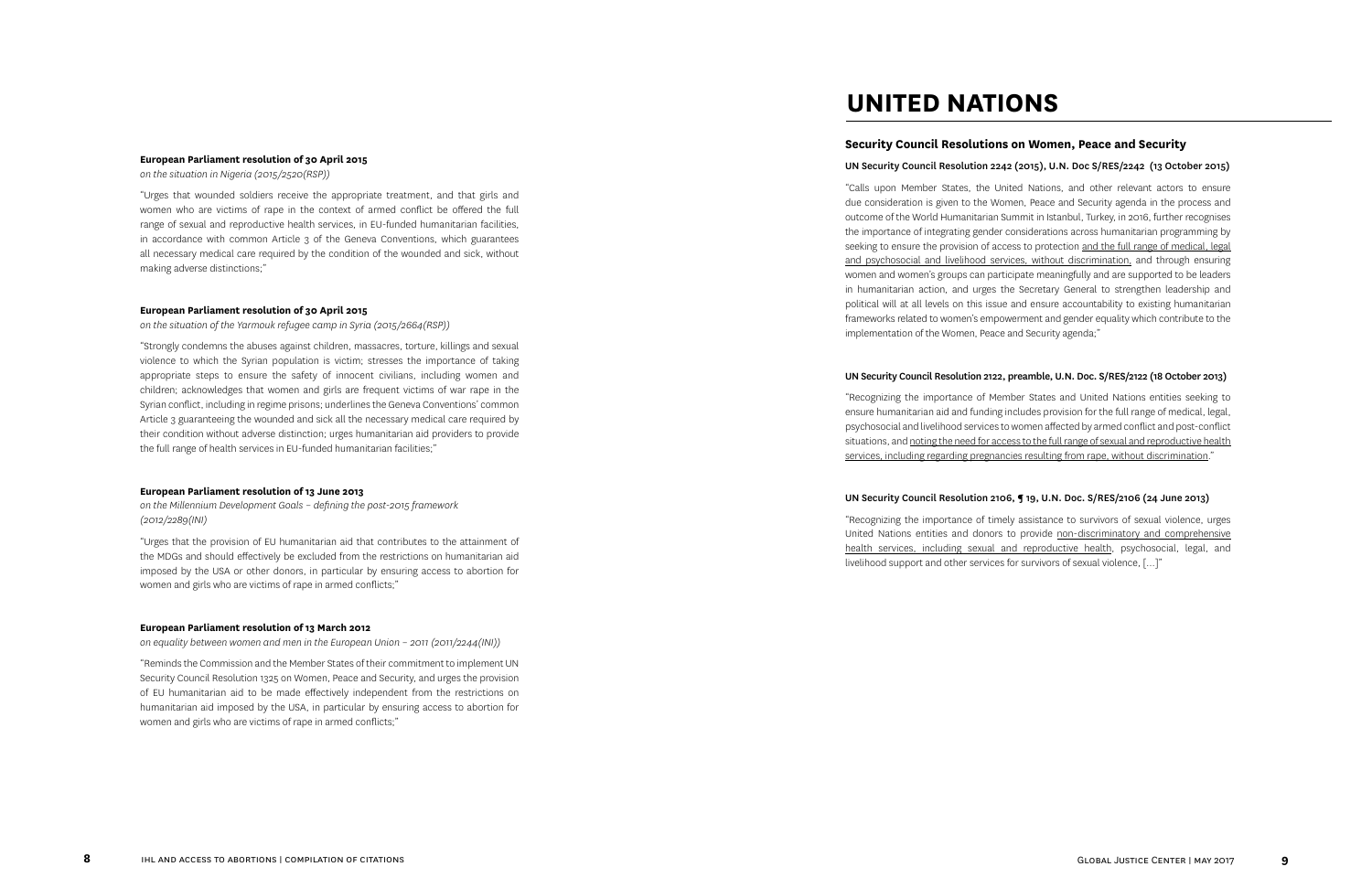#### **Reports by the Secretary-General on Women, Peace and Security**

### Report by the Secretary-General on Women, Peace and Security U.N. Doc. S/2015/716 ( 17 September 2015)

"I have emphasized the need to make available medical, legal, psychosocial, and livelihood services to survivors of rape, including access to emergency contraceptives and services for safe termination of pregnancies resulting from rape, without discrimination, and in accordance with international human rights, refugee and humanitarian law."

#### Report by the Secretary-General on Women, Peace and Security U.N. Doc. S/2014/693 (23 September 2014)

"In line with Security Council resolution 2122 (2013), I call on all actors to support improved access to comprehensive sexual and reproductive health services in conflict-affected settings. This must include access to HIV counselling and testing, which remains limited in many settings, and the safe termination of pregnancies for survivors of conflict-related rape."

"Legal, medical and psycho-social services for survivors of sexual and gender-based violence in conflict must be provided in a gender responsive and non-discriminatory manner and in accordance with international humanitarian law."

#### Report of the Secretary-General on Women, Peace and Security U.N. Doc S/2013/525 (4 September 2013)

"Ensure that humanitarian aid and funding includes provision for the full range of medical, legal, psychosocial and livelihood services to victims of rape, including access to services for safe termination of pregnancies resulting from rape, without discrimination and in accordance with international humanitarian law."

#### UN Global Study on the implementation of UN Security Council Resolution 1325 "Preventing conflict, transforming justice, and securing peace" (October 2015)

"Access to safe abortions and post-abortion care is a lifesaving part of comprehensive reproductive health care. Unsafe abortion is one of the five leading causes of maternal mortality, causing 13 per cent of maternal deaths worldwide. In conflict and postconflict settings, where pregnancy is particularly dangerous and is often the result of sexual violence, access to safe abortion is especially important. International humanitarian law protects the right of the wounded and sick to the medical care required by their condition. Pregnancy from conflict-related sexual violence aggravates the serious, sometimes lifethreatening injuries from the rapes themselves. Studies have shown that unwanted pregnancy through rape as well as the conditions imposed by war – malnutrition, anaemia, malaria, exposure, stress, infection, disease – increase the risks of maternal mortality. Exclusion of one medical service, abortion, from the comprehensive medical care provided to the wounded and sick

in armed conflict, where such service is needed by only one gender, is a violation not only of the right to medical care but also of the prohibition on "adverse distinction" found in common Article 3, the Additional Protocols to the Geneva Conventions and customary international law. Importantly, it is also in violation of international human rights law. The Committee on the Elimination of Discrimination against Women (CEDAW Committee) has specified that "it is discriminatory for a State party to refuse to legally provide for the performance of certain reproductive health services for women". Also, the Committee establishes that "laws that criminalize medical procedures only needed by women and that punish women who undergo those procedures" are a barrier to women's access to health care. The Committee on the Rights of the Child has also recommended that "States ensure access to safe abortion and post-abortion care services, irrespective of whether abortion itself is legal."

"In recent years, a growing chorus of actors have raised their voice in support of this position. To the Human Rights Committee, the Committee against Torture and the UN Special Rapporteur on this topic, denial of abortion to women and girls made pregnant by rape can constitute an act of torture or cruel, inhuman and degrading treatment. In 2013, in his report on women, peace and security, the Secretary-General urged that humanitarian aid and funding provide for the full range of medical, legal, psychosocial and livelihood services to victims of rape, "including access to services for safe termination of pregnancies resulting from rape, without discrimination, and in accordance with international human rights and humanitarian law." In Resolution 2122 (2013), the Security Council recognized the importance of medical services for women affected by armed conflict and specifically noted "the need for sexual and reproductive health services, including regarding pregnancies resulting from rape, without discrimination." Since 2012, the European Parliament has adopted at least four resolutions supporting this view. And in 2013, the CEDAW Committee recommended that States parties ensure that sexual and reproductive health care includes safe abortion services and post-abortion care. International human rights law and international humanitarian law apply universally, irrespective of national legislation. This includes the aid policy of the world's largest donor, the United States, and the restrictive effect it has on the provision of abortion by humanitarian agencies worldwide. In war zones, women who are raped almost never have access to emergency contraception. Supporting their choice to terminate their pregnancy safely would have an immeasurable impact on women's lives."

#### Guidance Note of the Secretary-General: Reparations for Conflict-Related Sexual Violence

"Administrative reparations programmes can also include fistula surgery, access to safe abortion services, psycho-social support and other relevant measures."

"Among other legislative measures that are needed, legislation reform is needed to further women's participation in all areas of post-conflict governance processes, including through the introduction of temporary special measures."